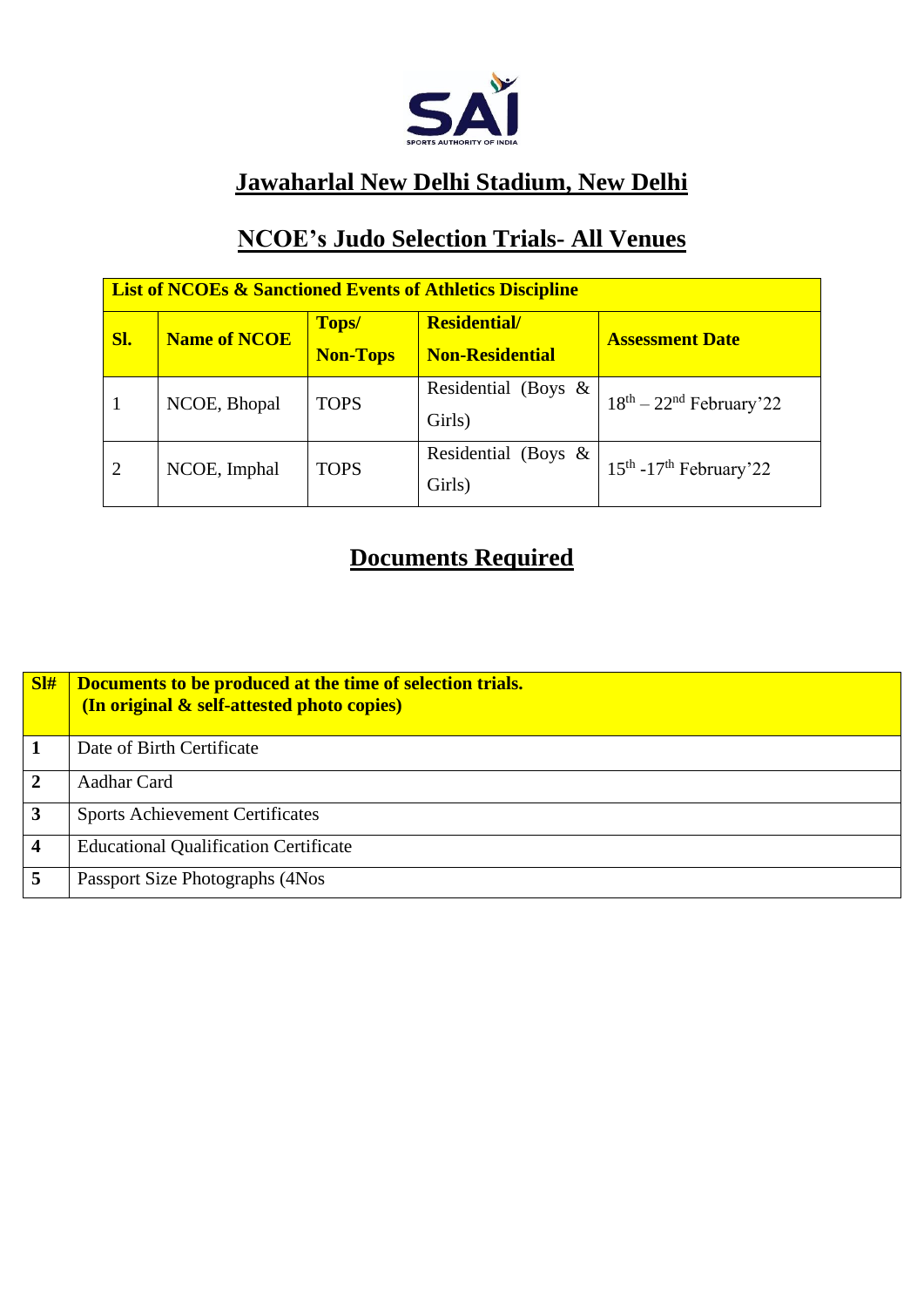| <b>Age Criteria</b>                                                                                                          | <b>Criteria</b><br><b>Sports Performance</b><br>(between 2018 to 2022)                                                                                                                   | <b>Weight Category</b>                                                                                                                                                                                            |
|------------------------------------------------------------------------------------------------------------------------------|------------------------------------------------------------------------------------------------------------------------------------------------------------------------------------------|-------------------------------------------------------------------------------------------------------------------------------------------------------------------------------------------------------------------|
| <b>Sub-Junior: - Boys &amp; Girls</b><br>above 12 years and below 15<br>years.<br>(Must be born between 2008,<br>2009, 2010) | Open                                                                                                                                                                                     | (Sub-Juniors Boys): - -35 kg,<br>-40 kg, -45 kg, -50 kg, -55 kg, -<br>60<br>kg, ka<br>$+60$<br>kg.<br>(Sub-Juniors Girls): - -32 kg,<br>- 36 kg, -40 kg, -44 kg, -48 kg,<br>$-52$ kg, $+52$ kg.                   |
| <b>Cadet:</b> - Boys & Girls above<br>15 years and below 18 years.<br>(Must be born between 2005,<br>2006, 2007)             | Minimum Bronze Medallist in<br>National<br>Championship<br>$(Sub -$<br>Junior, Cadet, Khelo India Youth<br>School<br>$\&$<br>National<br>Games<br>Championship).                         | <b>(Cadet Boys): - -50kg, -55 kg,</b><br>-60 kg, -66 kg, -73 kg, -81 kg, -<br>90<br>kg,<br>90<br>kg.<br>$+$ $-$<br><b>(Cadet Girls): - -40 kg, - 44 kg,</b><br>-48kg, -52 kg, -57 kg, -63 kg, -<br>70 kg, +70 kg. |
| Boys & Girls above 18 years<br>and below 21 years.<br>(Must be born between 2002,<br>2003, 2004)                             | Minimum<br>Bronze Medalist in<br>National Championship<br>$(Sub -$<br>Junior, Cadet, Junior, All India<br>Inter University, Khelo India<br>Youth Games & School National<br>Championship | 3. Juniors: -<br>(Junior Boys: -): - -60kg, -66<br>kg, -73 kg, -81 kg, -90 kg, -100<br>kg, +100 kg.<br>(Junior Girls: -): - -48 kg, - 52<br>kg, -57 kg, -63 kg, -70 kg, -78<br>kg, +78 kg.                        |

The centralized and systematic admission process has been devised for NCOE to ensure most deserving candidates get admitted through a fair selection process. In the transition year of 2022, following admission guidelines will be followed: –

#### **Note:**

**In addition to the mentioned performance criteria, it may be noted that, above criteria is for appearing in Selection Trials Only. The final selection will be made on the basis of Overall Merit, Availability of Seats and Age Verification Tests as per SAI guidelines.**

| <b>Boarding</b>         | As<br>per                | <b>actual</b> Additional facilities                  |  |
|-------------------------|--------------------------|------------------------------------------------------|--|
|                         | <b>recommended</b><br>by |                                                      |  |
|                         | <b>Nutrition Expert</b>  |                                                      |  |
|                         | @ Rs. 1,20,000/year      |                                                      |  |
| Lodging<br>Rs. 10,000/- |                          | World Class Coaching by Expert Panel of Coaches      |  |
| <b>Sports Kit</b>       | Rs. 20,000/-             | World Class Training Infrastructure & Equipment's    |  |
| <b>Competition</b>      | Rs. 50,000/-             | <b>Individually Planned Nutrition</b>                |  |
| <b>Exposure</b>         |                          |                                                      |  |
| <b>Education</b>        | Rs. 10,000/-             | Latest Scientific support by Exercise Physiologist,  |  |
| <b>Expenditure</b>      |                          | & Conditioning Experts, Physiotherapist,<br>Strength |  |
|                         |                          | <b>Masseurs</b>                                      |  |
| <b>Miscellaneous</b>    | Rs. $5,000/-$            | Free Medical facilities, Insurance Cover etc.        |  |